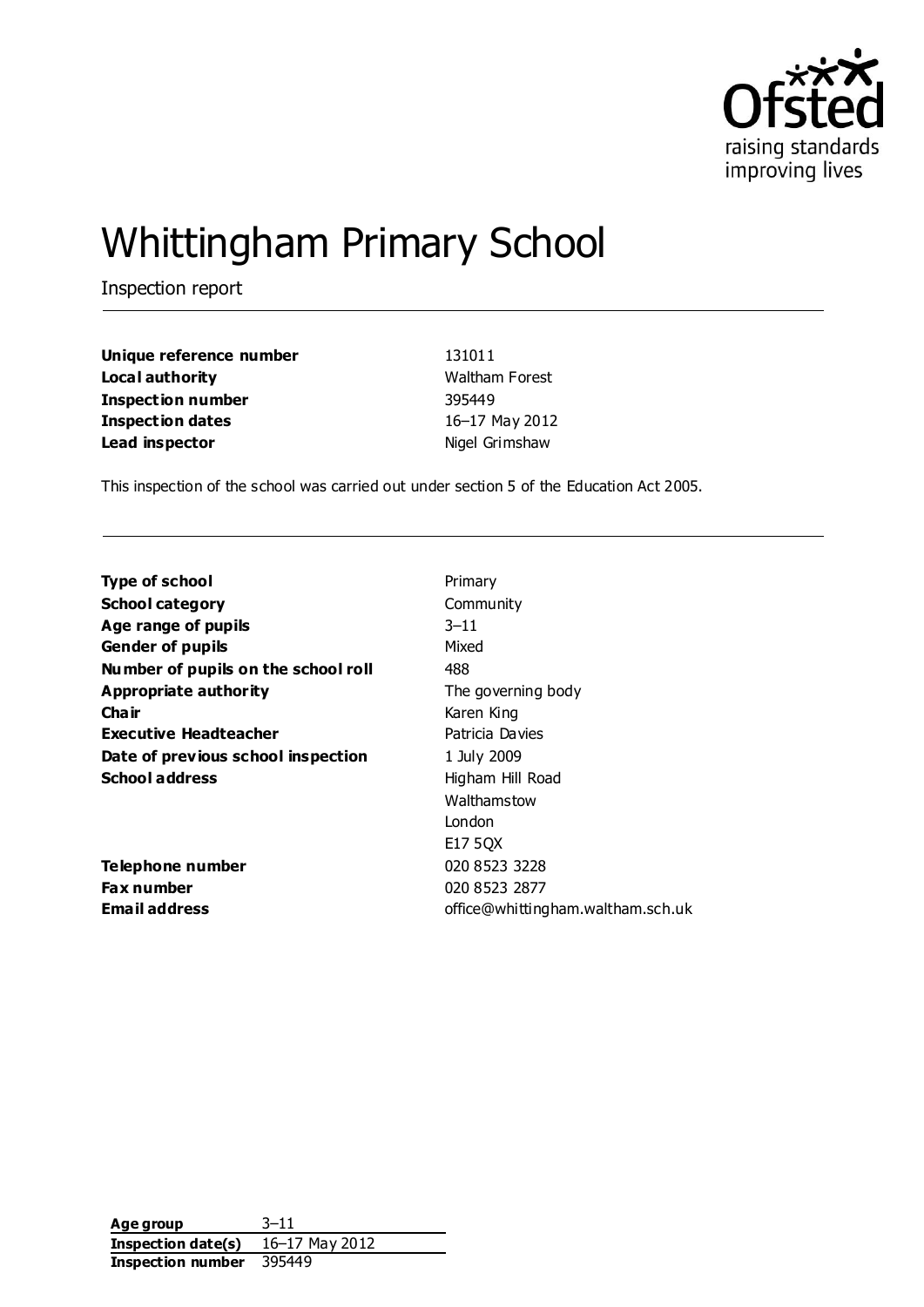

You can use Parent View to give Ofsted your opinion on your child's school. Ofsted will use the information parents and carers provide when deciding which schools to inspect and when.

You can also use Parent View to find out what other parents and carers think about schools in England. You can visit www.parentview.ofsted.gov.uk, or look for the link on the main Ofsted website: www.ofsted.gov.uk

The Office for Standards in Education, Children's Services and Skills (Ofsted) regulates and inspects to achieve excellence in the care of children and young people, and in education and skills for learners of all ages. It regulates and inspects childcare and children's social care, and inspects the Children and Family Court Advisory Support Service (Cafcass), schools, colleges, initial teacher training, work-based learning and skills training, adult and community learning, and education and training in prisons and other secure establishments. It assesses council children's services, and inspects services for looked after children, safeguarding and child protection.

Further copies of this report are obtainable from the school. Under the Education Act 2005, the school must provide a copy of this report free of charge to certain categories of people. A charge not exceeding the full cost of reproduction may be made for any other copies supplied.

If you would like a copy of this document in a different format, such as large print or Braille, please telephone 0300 123 4234, or email enquiries@ofsted.gov.uk.

You may copy all or parts of this document for non-commercial educational purposes, as long as you give details of the source and date of publication and do not alter the information in any way.

To receive regular email alerts about new publications, including survey reports and school inspection reports, please visit our website and go to 'Subscribe'.

Piccadilly Gate Store St **Manchester** M1 2WD

T: 0300 123 4234 Textphone: 0161 618 8524 E: enquiries@ofsted.gov.uk W: www.ofsted.gov.uk



© Crown copyright 2012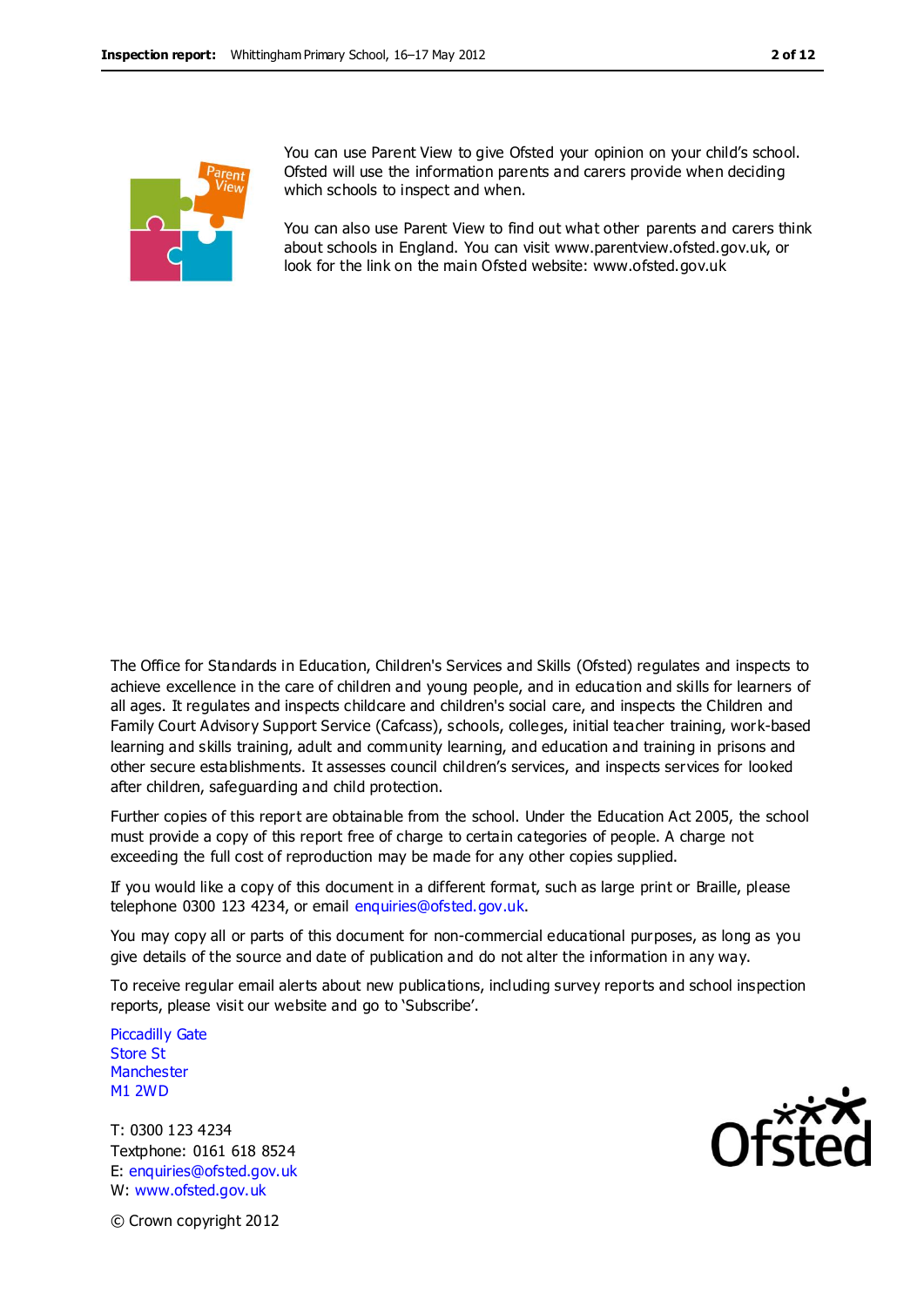# **Introduction**

| Inspection team      |                      |
|----------------------|----------------------|
| Nigel Grimshaw       | Additional inspector |
| Mary Erwin           | Additional inspector |
| Clementina Ogunsanwo | Additional inspector |

This inspection was carried out with two days' notice. Inspectors observed teaching and learning in 23 lessons or parts of lessons taught by 14 different teachers and looked at pupils' work. They listened to pupils read and talked to them about how much reading they did. Discussions took place with members of the governing body, staff, parents and carers and groups of pupils. Inspectors took account of the responses to the online questionnaire (Parent View) in planning the inspection. They observed the school's work and looked at a range of documents, including those relating to safeguarding, the school's improvement plan and self-evaluation report, minutes of governing body meetings, reports from the local authority and the school's own assessment data. The inspectors analysed questionnaires from pupils and staff as well as those from 123 parents and carers.

# **Information about the school**

Whittingham Primary is a larger than the average-sized primary school. Pupils come from a range of backgrounds with 17 different ethnic groups represented. The largest groups are of Bangladeshi, Black African and White British heritage. More than half of the pupils learn English as an additional language, which is well above average. The proportion of pupils known to be eligible for free school meals is well above the national average. The proportion of pupils supported by school action plus or with a statement of special educational needs is significantly above average; the majority of these have speech, language and communication difficulties or behavioural, emotional and social difficulties. A privately-run after-school club operates at the school and will be inspected separately. The school meets the government's floor standards, which set minimum expectations for attainment and progress.

The school has been through an unsettled period, with major changes to the staffing of the school over the last 18 months, particularly at the senior leadership level. An executive headteacher has been in post for a year.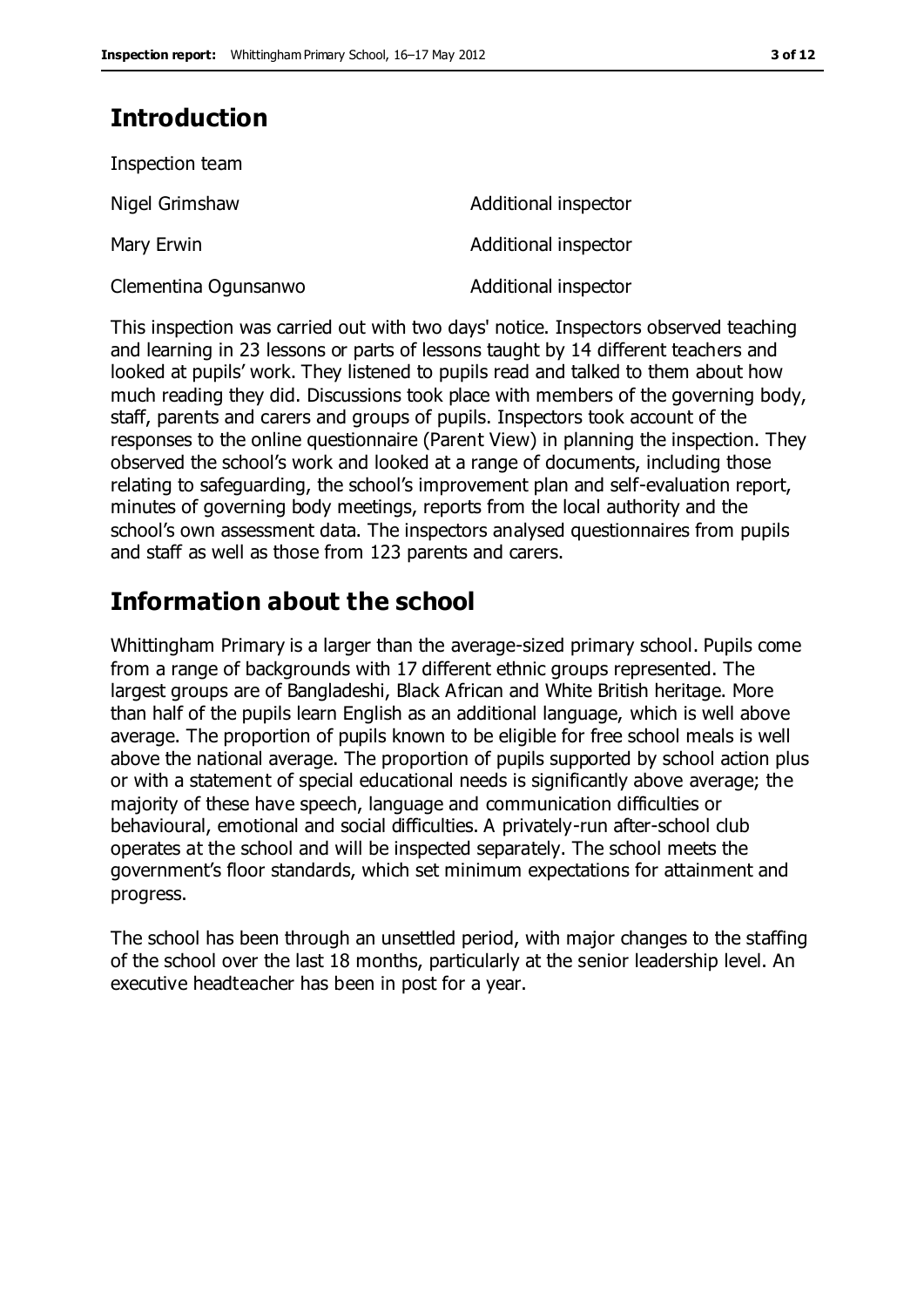# **Inspection judgements**

| <b>Overall effectiveness</b>     |  |
|----------------------------------|--|
|                                  |  |
| <b>Achievement of pupils</b>     |  |
| <b>Quality of teaching</b>       |  |
| Behaviour and safety of pupils   |  |
| <b>Leadership and management</b> |  |

## **Key findings**

- Whittingham is a good school. From very low starting points on entry to the school, pupils make good progress. The school is not yet outstanding because of remaining weaknesses in a minority of the teaching, attainment, middle leadership, and attendance.
- Children make better than expected progress in the Early Years Foundation Stage, and the focus on basic literacy and numeracy skills provides a solid platform for similar good progress in English and mathematics in Years 1 to 6. However, pupils' attainment in mathematics, although improving rapidly, remains below that in English. Pupils enjoy reading and make good progress because it is taught well through an effective and well-structured programme that links sounds to letters (phonics).
- The quality of teaching has improved significantly and is now mainly good, and at times outstanding, because senior leaders monitor it rigorously and provide effective training and support. The progress of underachieving pupils is accelerated by well-chosen support programmes. On occasion the level of challenge does not fully meet the needs of more able pupils, the pace of learning is too slow and pupils' response to marked work is not monitored sufficiently.
- **Pupils feel safe and their behaviour is very good in lessons and generally around** school. They are motivated by their work, respond well to the challenge of their targets and consequently enjoy learning. Although attendance is improving it is below average.
- Senior leaders, including the Chair of the Governing Body, provide high-quality leadership, although middle leaders do not yet have a sufficiently wide range of responsibilities. The school senior leadership has successfully focused on improving the quality of teaching and consequently the pupils are now making much better progress this year. There are not enough opportunities for pupils to extend their numeracy skills by applying them across the curriculum.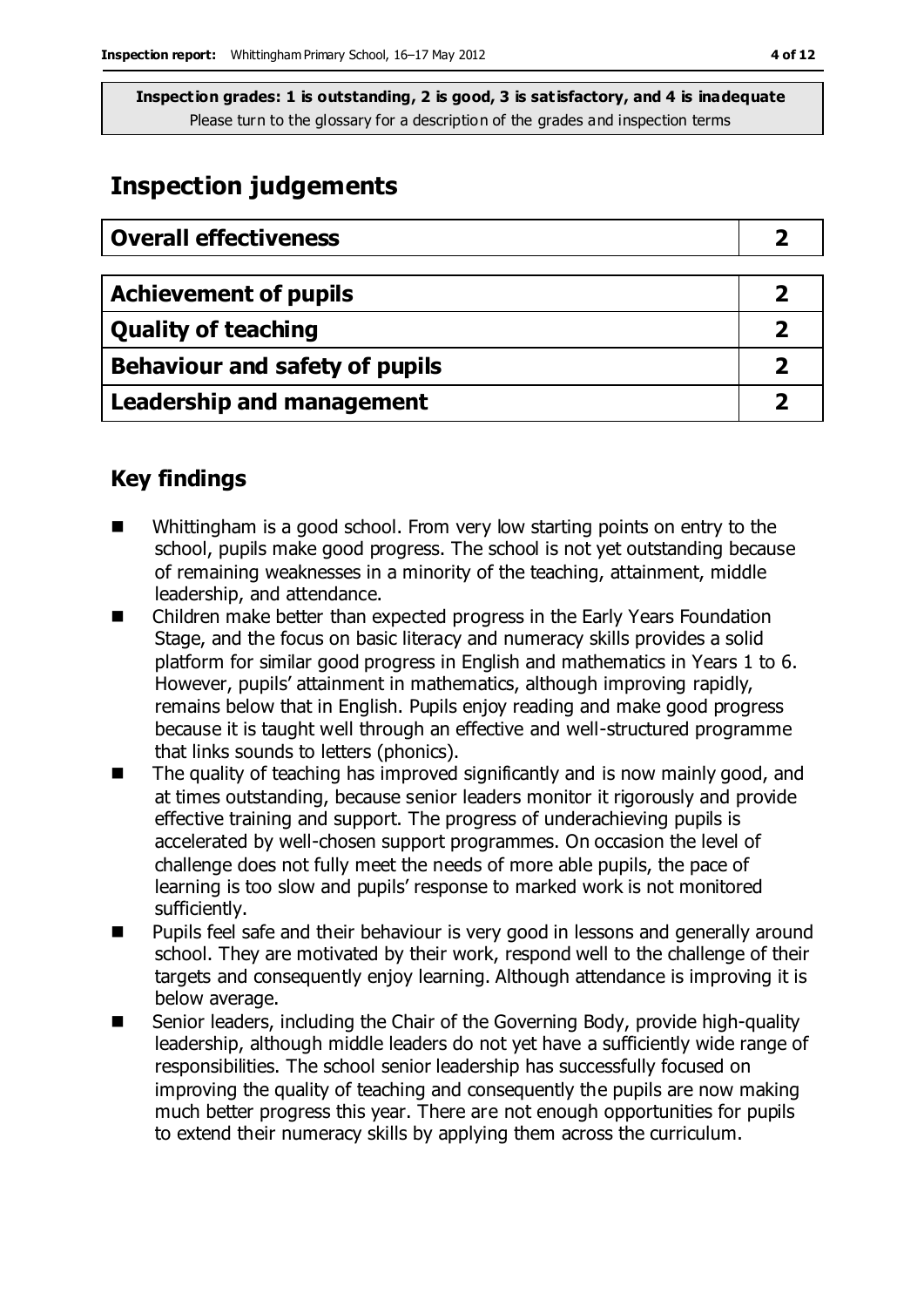## **What does the school need to do to improve further?**

- Raise achievement, especially in mathematics, by:
	- improving the pace of learning in lessons  $\equiv$
	- ensuring that the more able pupils are appropriately challenged  $\equiv$
	- ensuring that the marking of work and the guidance given to pupils are  $\equiv$ followed up more rigorously
	- providing more opportunities for applying mathematical skills in other subjects.
- Develop the roles of middle leaders to take greater responsibility for pupils' achievement by:
	- providing training and support as required
	- ensuring opportunities for them to monitor, evaluate and develop the quality of teaching
	- involving them more fully in assessing pupils' progress.
- Build on recent improvements in attendance by working closely with parents and applying the school's policy robustly.

### **Main report**

#### **Achievement of pupils**

Children enter the Early Years Foundation Stage with skills and knowledge that are well below those expected for their age. They settle well into school life and make good progress, especially in basic communication skills and mathematics. Overall standards remain below national expectations at the end of the Reception year. Attainment in reading has improved and is now in line with national averages at the end of Year 2 and Year 6 because of the good quality of teaching in this subject area. The pupils have a real enjoyment of reading and most say that they read for pleasure outside school. Attainment in English and mathematics dipped at the end of Year 6 in 2011 and progress for this cohort was below expectations. The school leaders responded swiftly and rigorously to address this apparent decline by improving teaching and implementing improved support programmes for any pupils at risk of underachieving. As a result, attainment is, once again, at least in line with the national averages for the Year 6 pupils and there is now evidence of sustained good progress across the school. The achievement of pupils is therefore good.

Disabled pupils and those with special educational needs make good progress because the work is tailored to their needs and they receive good quality support. The girls have in the past achieved better than the boys in English but the school has addressed this by installing many more 'boy friendly' books in the new library and planning theme work that appeals to the boys. The gaps in literacy outcomes are consequently narrowing. All groups, including those from different ethnic groups, make similarly good progress.

Progress in most lessons observed was good or better. Pupils enjoy learning in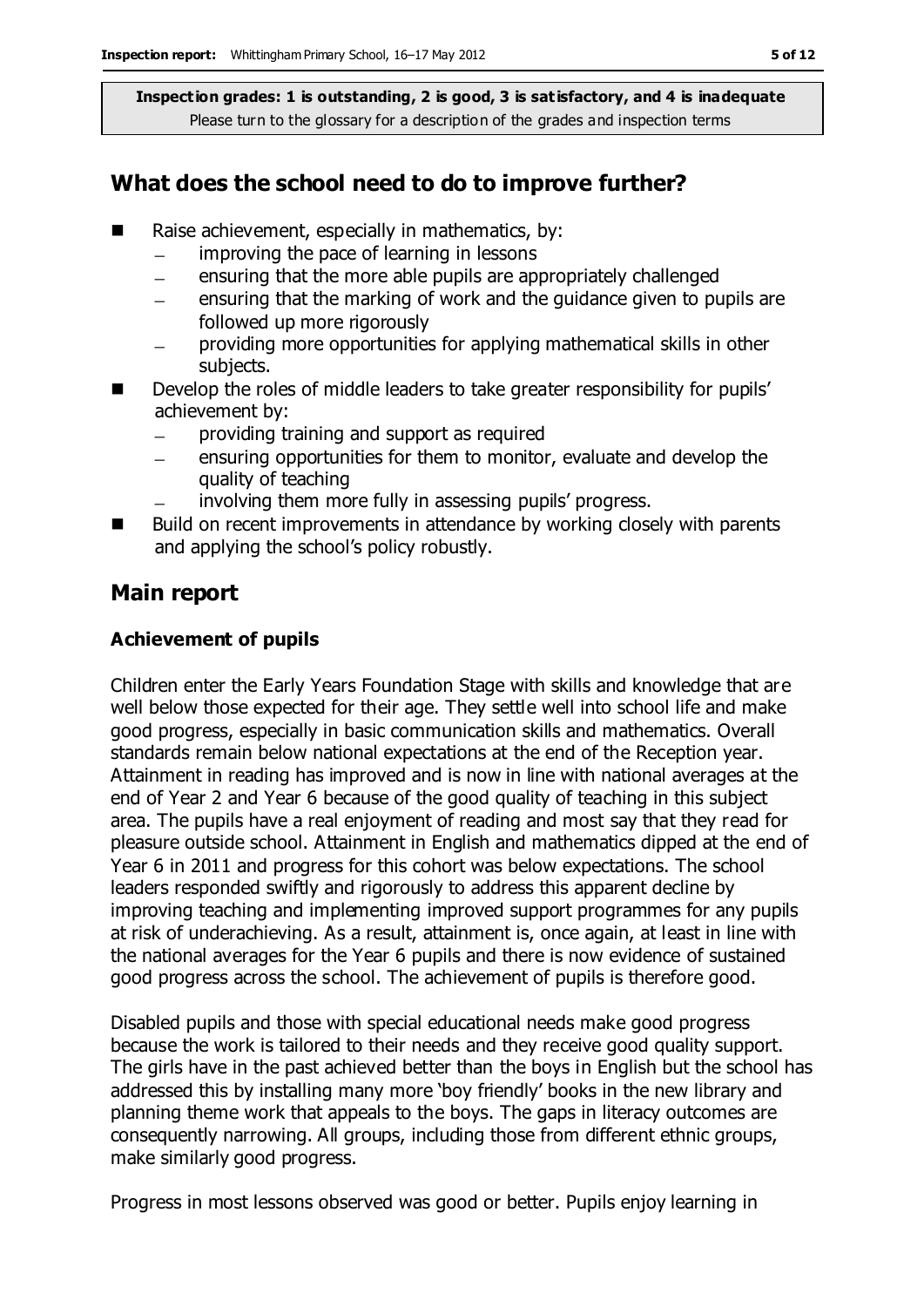lessons and teachers plan work that they find motivating. This was particularly true in an outstanding Year 6 English lesson, where the pace was slick, expectations were high, and the pupils were challenged to write diary extracts about appearing in a television talent show. The quality of the vocabulary used by the pupils was exceptionally good; with words like 'exhilarating', 'ecstatic', mesmerising', and 'jubilant' being used by the majority of pupils.

An overwhelming majority of parents and carers responding to the questionnaire feel that their children make good progress, have good basic skills and that the school helps them to support their child's learning. One parent wrote typically, 'My son is working very hard now and is doing so much better.' Inspection evidence supports these views.

#### **Quality of teaching**

The quality of teaching has improved significantly over the last twelve months and is now good. The large majority of lessons observed were judged to be good or outstanding. Pupils make good progress in lessons and this has resulted in more consistent progress across the school. In almost every lesson observed, pupils were clear about the learning objective and the small steps in learning by which they could measure their own progress. They are also given longer-term targets for improving their work. Most of the teaching is characterised by high expectations, thoughtful planning, and good use of resources; consequently, the pace in these lessons is slick. In a small number of lessons the pace of learning is slower, and the challenge for the more able pupils is not high enough. Since the new policy was introduced, the marking of pupils' work has improved significantly but there is some inconsistency in the way that teachers follow up the marking to ensure that it is impacting on improving work. Disabled pupils and those with special educational needs are supported well and provided with work that is well matched to their prior learning, enabling them to progress in line with their peers.

The school's approach to the curriculum has been planned thoughtfully by the teachers. The links established between subjects were very evident in the Year 3 classrooms where there were examples of work from different subjects, such as information and communication technology, art and literacy, arising from a local history and geography study. However, there are missed opportunities across the year groups to extend pupils' numeracy skills across the curriculum.

Teaching effectively promotes pupils' spiritual, moral, social and cultural development. This was evident in most of the lessons; motivated by the teachers' encouragement, pupils worked exceptionally well cooperatively, valued the opinions of others, and behaved extremely well because they were highly motivated. A carefully structured programme of support ensures that disabled pupils and those with special educational needs are taught well.

A very high proportion of parents and carers feel that their children are taught well and are prepared well for the next stage of their education. The inspection findings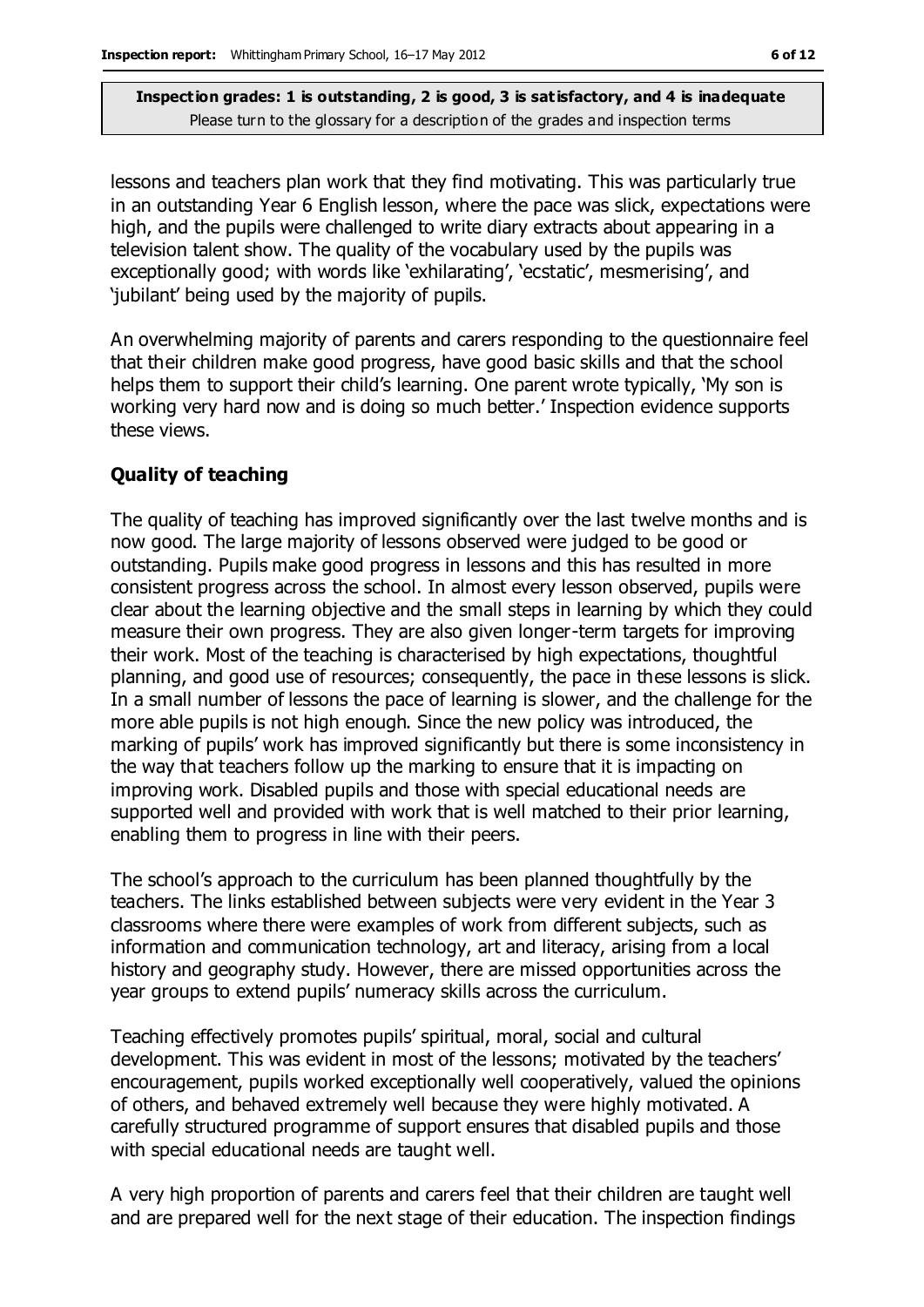support this view entirely. One parent spoke for many when writing, 'My child really enjoys this school. The staff are welcoming and he enjoys learning and the afterschool clubs.'

#### **Behaviour and safety of pupils**

The behaviour and safety of pupils are good. Pupils are extremely polite, confident and very welcoming. They behave very well in lessons and around school, and parents, carers and pupils support this view. Routines are well established in the Early Years Foundation Stage. They show consideration for others and work and play together harmoniously. Pupils are confident that they feel very safe at school and this is also echoed by parents and carers. The inspection again confirms these views. School records indicate that there are very few incidents of bullying. Pupils have a good understanding of the different forms of bullying and they agree that bullying in any form only happens rarely, is seldom serious, and is dealt with promptly and effectively by the adults in school. Racial discrimination incidents are even less common, because the pupils show mutual respect for each other. New pupils into school say that they are made to feel welcome very quickly and they all say that they settled happily into school life. Pupils have a good understanding of potentially dangerous situations. For example, the school has ensured that the pupils are well aware of safe and appropriate use of the internet.

Attendance had dipped over the last two years to below the national average. The school leadership has again responded rapidly, introducing a new policy that raises expectations. Consequently, attendance has improved significantly but the school still needs to work closely with parents and ensure that the new policy is applied rigorously and consistently.

#### **Leadership and management**

The excellent leadership by the executive headteacher and other senior leaders provides a strong and clear direction for the school. The focus has rightly been on a rigorous programme of improvement in the quality of teaching. Although some satisfactory teaching remains, the programme has been very successful and the much improved teaching is now securing pupils' good progress. Information on individual pupils' progress is now being used more effectively to support pupils' learning needs.

The school has recognised the need to extend leadership and management responsibilities to more staff to ensure sustainability of progress and has already put in place a planned programme of support. The governing body has a clear view of the school's strengths and areas for improvement and is well led. Not all governors are yet sufficiently involved in monitoring and challenging the work of the school. The curriculum has been reviewed to create opportunities for enjoyable learning that are meeting the needs of the great majority of pupils. The opportunities for pupils to apply their writing skills across the curriculum have improved significantly but now need extending to mathematics. The curriculum and the expectations of staff are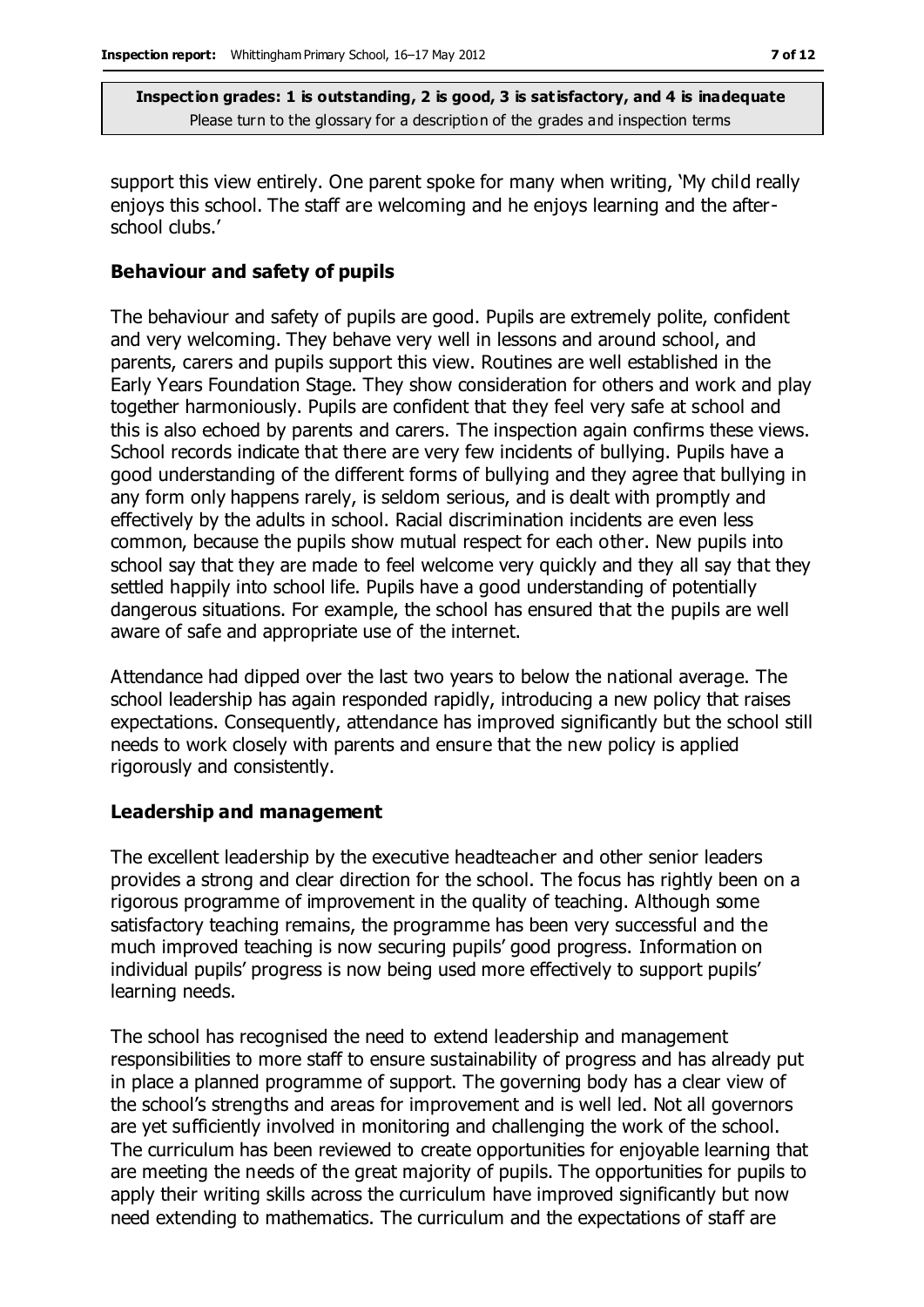also providing a very effective platform for promoting good spiritual, moral, social and cultural development. As one Year 6 pupil said, 'It's like a family in the classroom – we all help each other.' Teachers create useful opportunities in lessons and in assemblies for pupils to reflect on their learning.

School leaders, governors and staff are successful in promoting equality of opportunity and tackling discrimination. The school now has effective systems for identifying groups and individuals who need additional support. Successful strategies are provided to accelerate the pupils' learning and close any gaps in their outcomes compared to their peers. School leaders ensure that safeguarding procedures meet statutory requirements. The site is secure and all visitors are checked on arrival at the school before they can gain entry. The large majority of parents and carers agree that the school keeps them well informed and responds well to any concerns raised. The inspection team fully supports these views.

The school's self-evaluation is accurate and clearly focused on the correct priorities. It stems from an effective programme of monitoring and evaluation and analysis of data. Consequently, the school has been successful in building on strengths and addressing weaknesses. Furthermore, the school's leaders have taken prompt and effective action to reverse the dip in pupils' progress in 2011. This success demonstrates the school's capacity to sustain improvement in the future.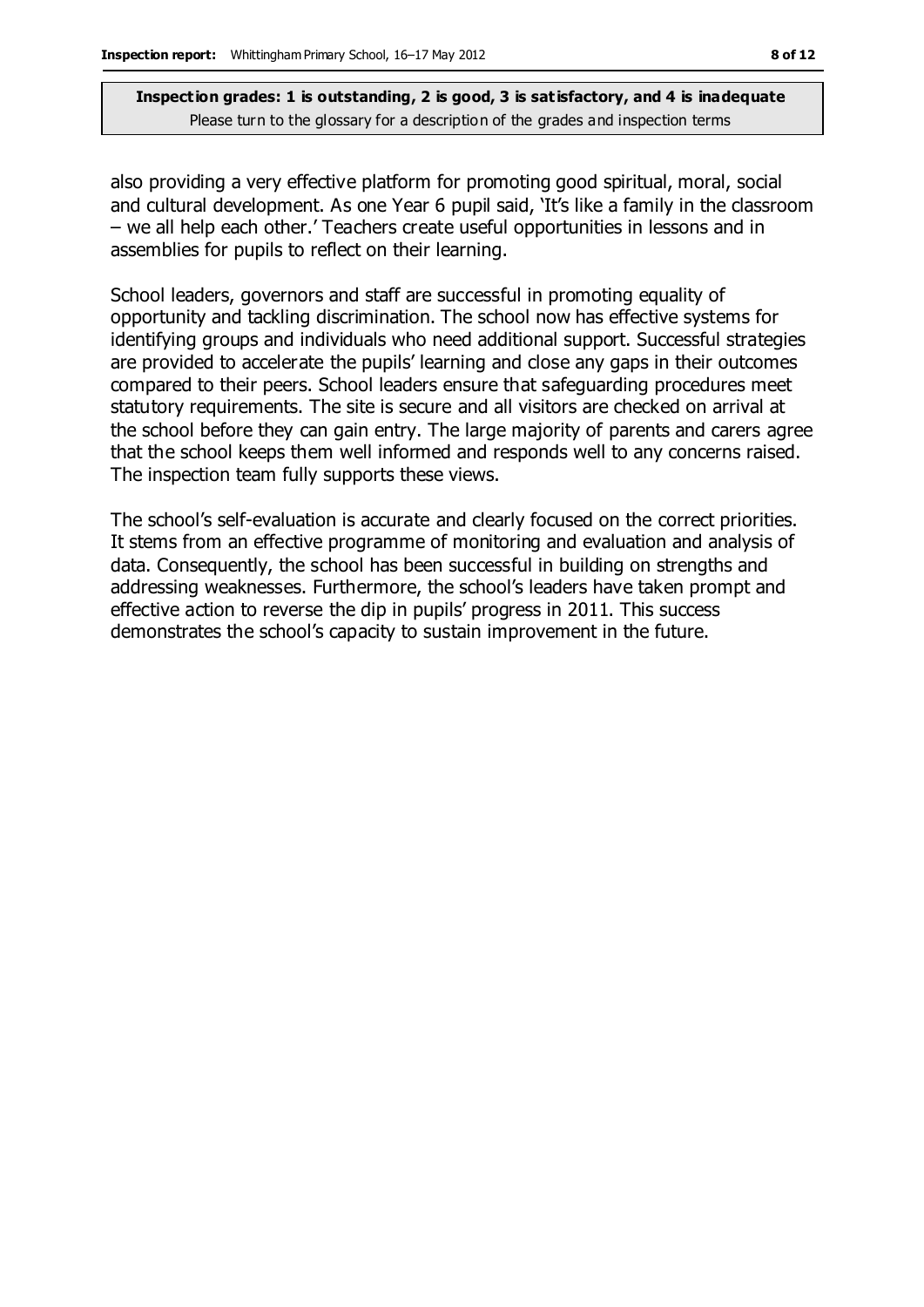# **Glossary**

#### **Grade Judgement Description** Grade  $1$  | Outstanding | These features are highly effective. An outstanding school provides exceptionally well for all its pupils' needs. Grade 2 Good These are very positive features of a school. A school that is good is serving its pupils well. Grade 3  $\parallel$  Satisfactory  $\parallel$  These features are of reasonable quality. A satisfactory school is providing adequately for its pupils. Grade 4  $\parallel$  Inadequate  $\parallel$  These features are not of an acceptable standard. An inadequate school needs to make significant improvement in order to meet the needs of its pupils. Ofsted inspectors will make further visits until it improves.

## **What inspection judgements mean**

## **Overall effectiveness of schools**

|                       | Overall effectiveness judgement (percentage of schools) |      |                     |                   |
|-----------------------|---------------------------------------------------------|------|---------------------|-------------------|
| <b>Type of school</b> | <b>Outstanding</b>                                      | Good | <b>Satisfactory</b> | <b>Inadequate</b> |
| Nursery schools       | 54                                                      | 42   |                     |                   |
| Primary schools       | 14                                                      | 49   | 32                  |                   |
| Secondary             | 20                                                      | 39   | 34                  |                   |
| schools               |                                                         |      |                     |                   |
| Special schools       | 33                                                      | 45   | 20                  |                   |
| Pupil referral        | q                                                       | 55   | 28                  |                   |
| units                 |                                                         |      |                     |                   |
| All schools           | 16                                                      | 47   | م -                 |                   |

New school inspection arrangements have been introduced from 1 January 2012. This means that inspectors make judgements that were not made previously.

The data in the table above are for the period 1 September to 31 December 2011 and represent judgements that were made under the school inspection arrangements that were introduced on 1 September 2009. These data are consistent with the latest published official statistics about maintained school inspection outcomes (see www.ofsted.gov.uk).

The sample of schools inspected during 2010/11 was not representative of all schools nationally, as weaker schools are inspected more frequently than good or outstanding schools.

Primary schools include primary academy converters. Secondary schools include secondary academy converters, sponsor-led academies and city technology colleges. Special schools include special academy converters and non-maintained special schools.

Percentages are rounded and do not always add exactly to 100.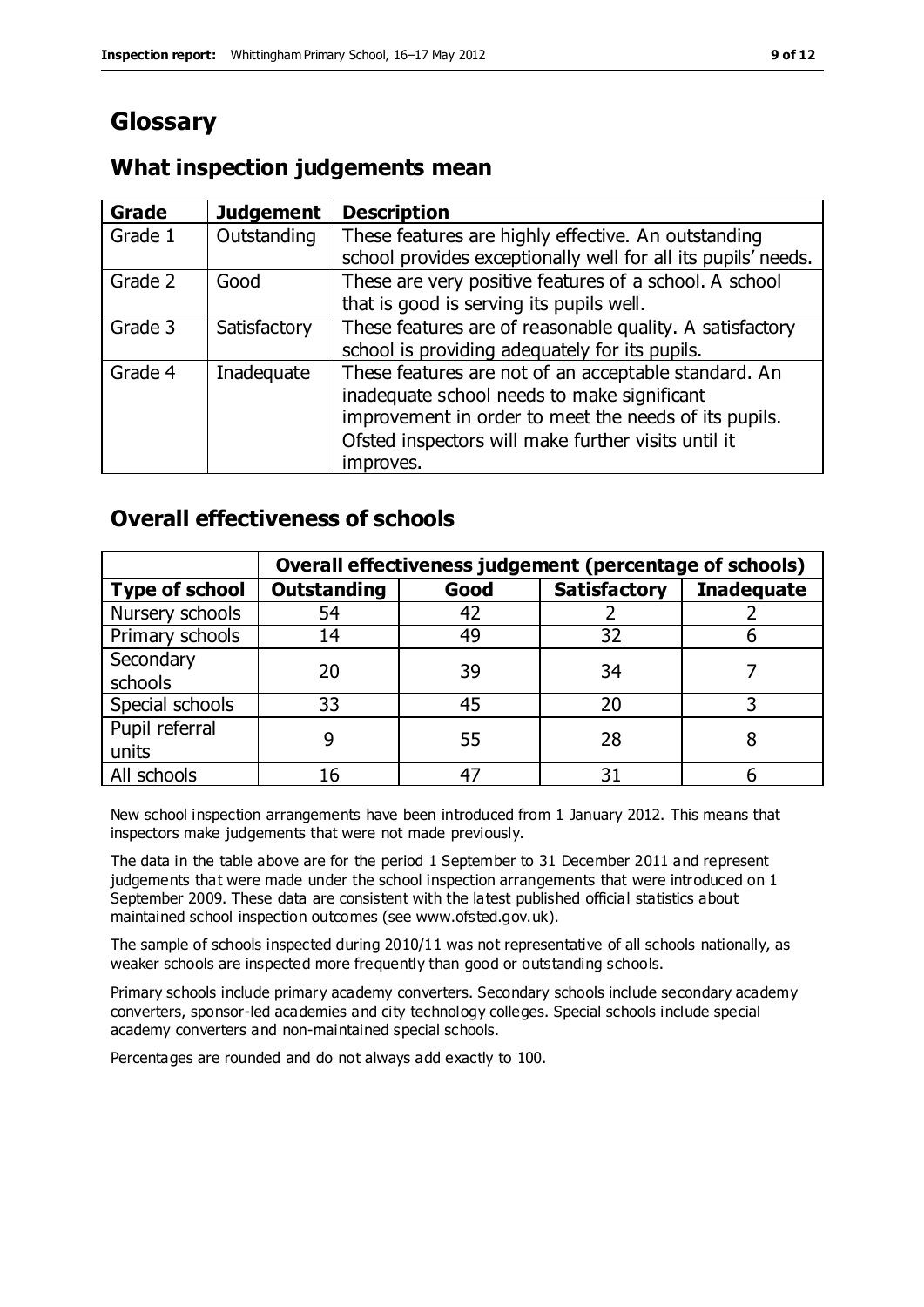# **Common terminology used by inspectors**

| Achievement:                  | the progress and success of a pupil in their<br>learning and development taking account of their<br>attainment.                                                                                                        |
|-------------------------------|------------------------------------------------------------------------------------------------------------------------------------------------------------------------------------------------------------------------|
| Attainment:                   | the standard of the pupils' work shown by test and<br>examination results and in lessons.                                                                                                                              |
| Attendance                    | the regular attendance of pupils at school and in<br>lessons, taking into account the school's efforts to<br>encourage good attendance.                                                                                |
| Behaviour                     | how well pupils behave in lessons, with emphasis<br>on their attitude to learning. Pupils' punctuality to<br>lessons and their conduct around the school.                                                              |
| Capacity to improve:          | the proven ability of the school to continue<br>improving based on its self-evaluation and what<br>the school has accomplished so far and on the<br>quality of its systems to maintain improvement.                    |
| Floor standards               | the national minimum expectation of attainment<br>and progression measures.                                                                                                                                            |
| Leadership and management:    | the contribution of all the staff with responsibilities,<br>not just the governors and headteacher, to<br>identifying priorities, directing and motivating staff<br>and running the school.                            |
| Learning:                     | how well pupils acquire knowledge, develop their<br>understanding, learn and practise skills and are<br>developing their competence as learners.                                                                       |
| <b>Overall effectiveness:</b> | inspectors form a judgement on a school's overall<br>effectiveness based on the findings from their<br>inspection of the school.                                                                                       |
| Progress:                     | the rate at which pupils are learning in lessons and<br>over longer periods of time. It is often measured<br>by comparing the pupils' attainment at the end of a<br>key stage with their attainment when they started. |
| Safety                        | how safe pupils are in school, including in lessons;<br>and their understanding of risks. Pupils' freedom<br>from bullying and harassment. How well the school<br>promotes safety, for example e-learning.             |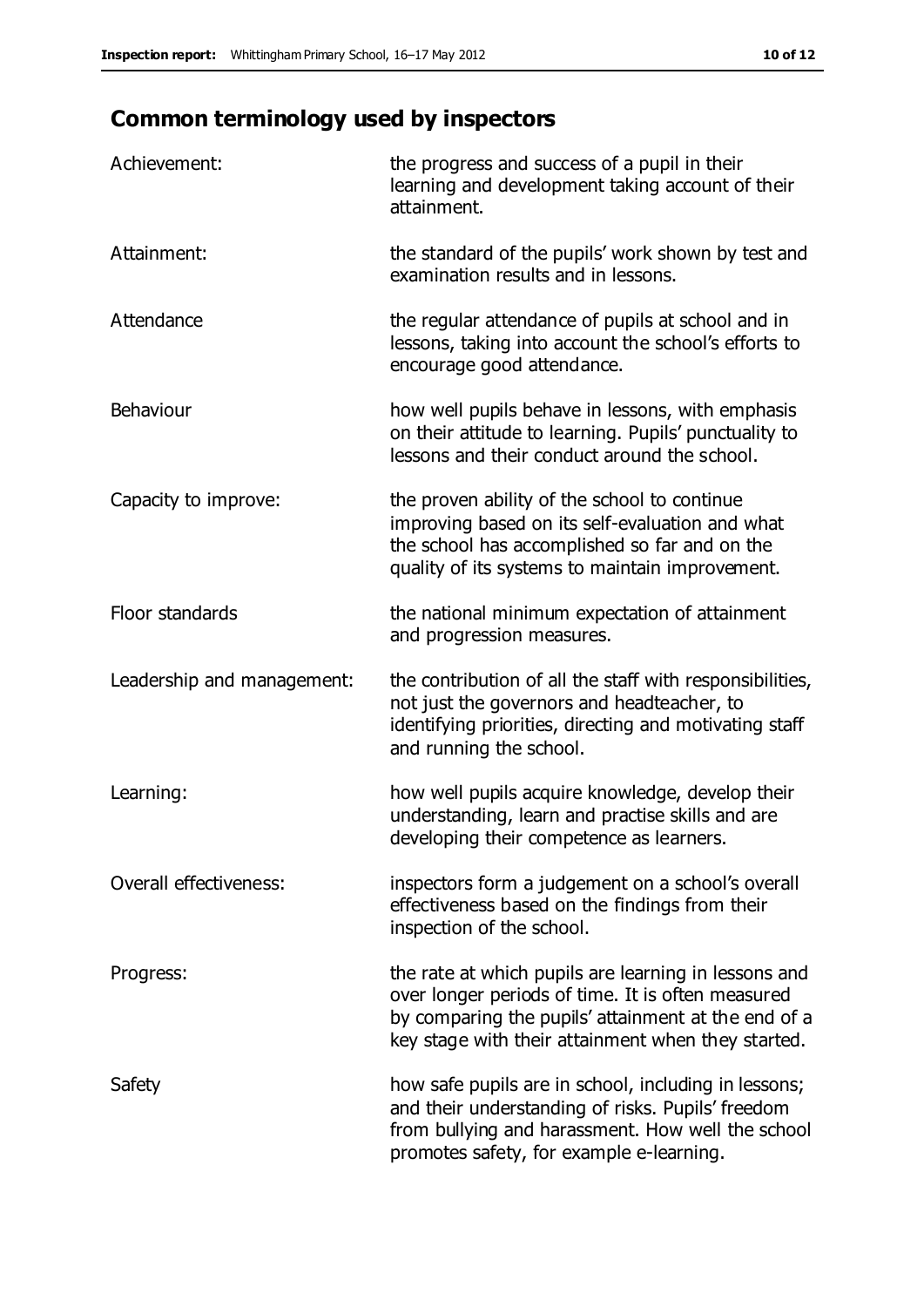#### **This letter is provided for the school, parents and carers to share with their children. It describes Ofsted's main findings from the inspection of their school.**



18 May 2012

Dear Pupils

#### **Inspection of Whittingham Primary School, London E17 5QX**

On behalf of the inspection team, I would like to thank you for making us feel so welcome when we visited your school. We really enjoyed our time with you. We enjoyed talking to many of you in lessons, in our meetings with you and at break times. We were pleased with your enthusiasm for your work and the progress you are making, especially in English and mathematics.

We have judged that yours is a good school. You behave very well, get on well together and value each other's cultures and backgrounds exceptionally well. We know from talking to you and from your questionnaires that you like coming to school very much and enjoy your learning. This is because the teachers try to make the work interesting and fun and so you are making good progress. You report that you feel safe at school.

Although yours is a good school, we have asked the executive headteacher, staff and the governing body to make some changes to help it to improve further. We have asked them to provide more opportunities for you to improve your numeracy skills and help you even more by following up the guidance they give you when marking your work. We have also asked them to ensure that more school leaders are focused on improving your progress still further and that there is a good level of pace and challenge for all of you, in all of your lessons. We would also like some of you to improve your school attendance.

We are very confident that you will want to help too. You can do this by trying your best at all times and checking that your work in lessons is as good as expected.

We would like to wish you all the very best in the future at Whittingham Primary School and also when you move on to your next school.

Yours sincerely

Nigel Grimshaw Lead inspector